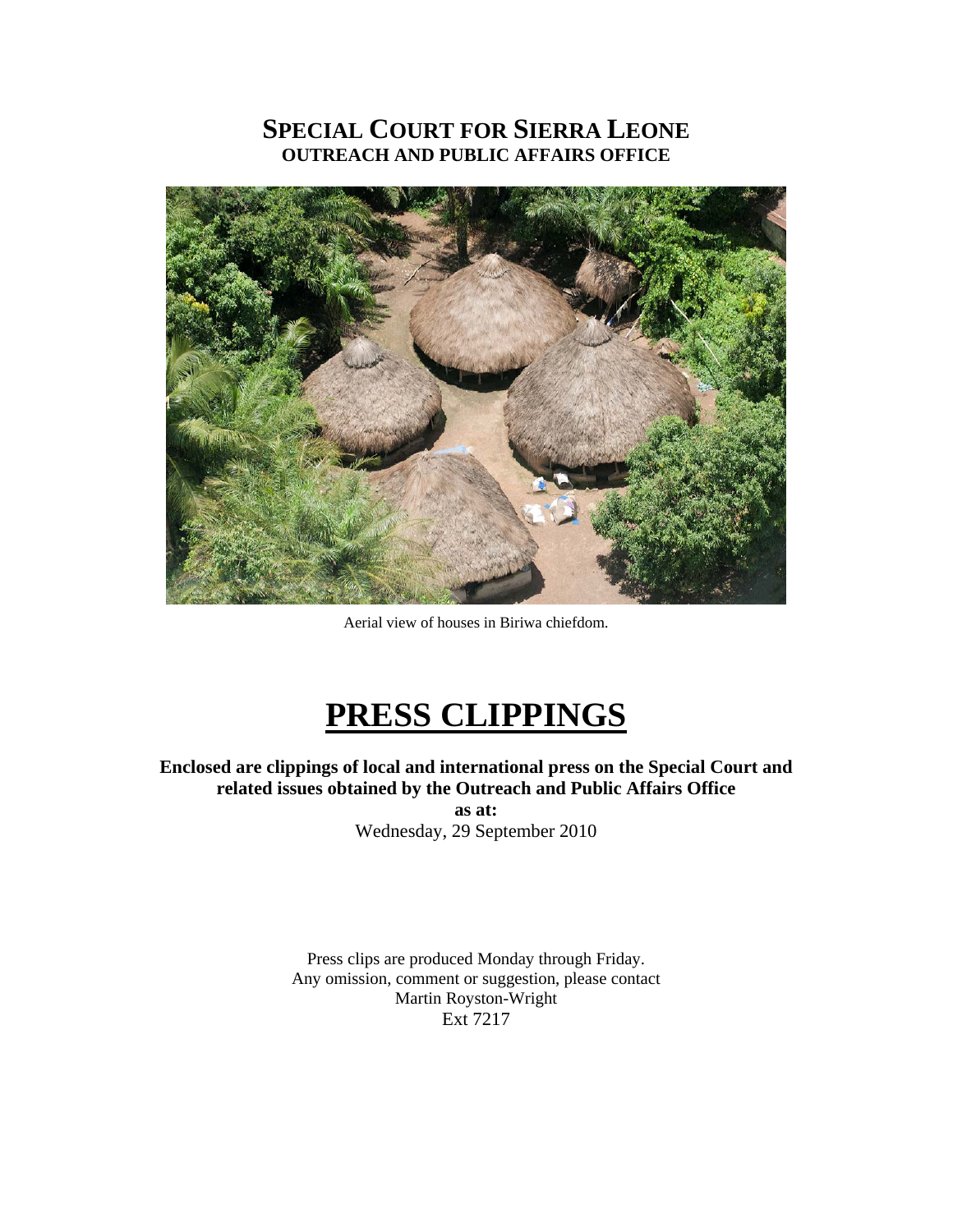| <b>Local News</b>                                                                        |             |
|------------------------------------------------------------------------------------------|-------------|
| Joseph F. Kamara Steps Down as Deputy Prosecutor of Special Court / Sierra Express Media | Page 3      |
| <b>International News</b>                                                                |             |
| Very Unlikely That We'll Call Any Live Witnesses But/ Charlestaylortrial.org             | Page 4      |
| Boley Ordered Killings, Witness Says / Democrat and Chronicle.com                        | Pages 5-6   |
| Kenya Sends Mixed Signals as ICC Team Arrives / Voice of America                         | Pages 7-8   |
| Ministers Slap ICC Team With New Conditions / The Standard                               | Pages 9-11  |
| Cabinet Backs Down on State Secrets / Daily Nation                                       | Pages 12-14 |
| Robinson Concerned by Mladic, Hadzic Still Being at Large / <i>Emg.rs</i>                | Page 15     |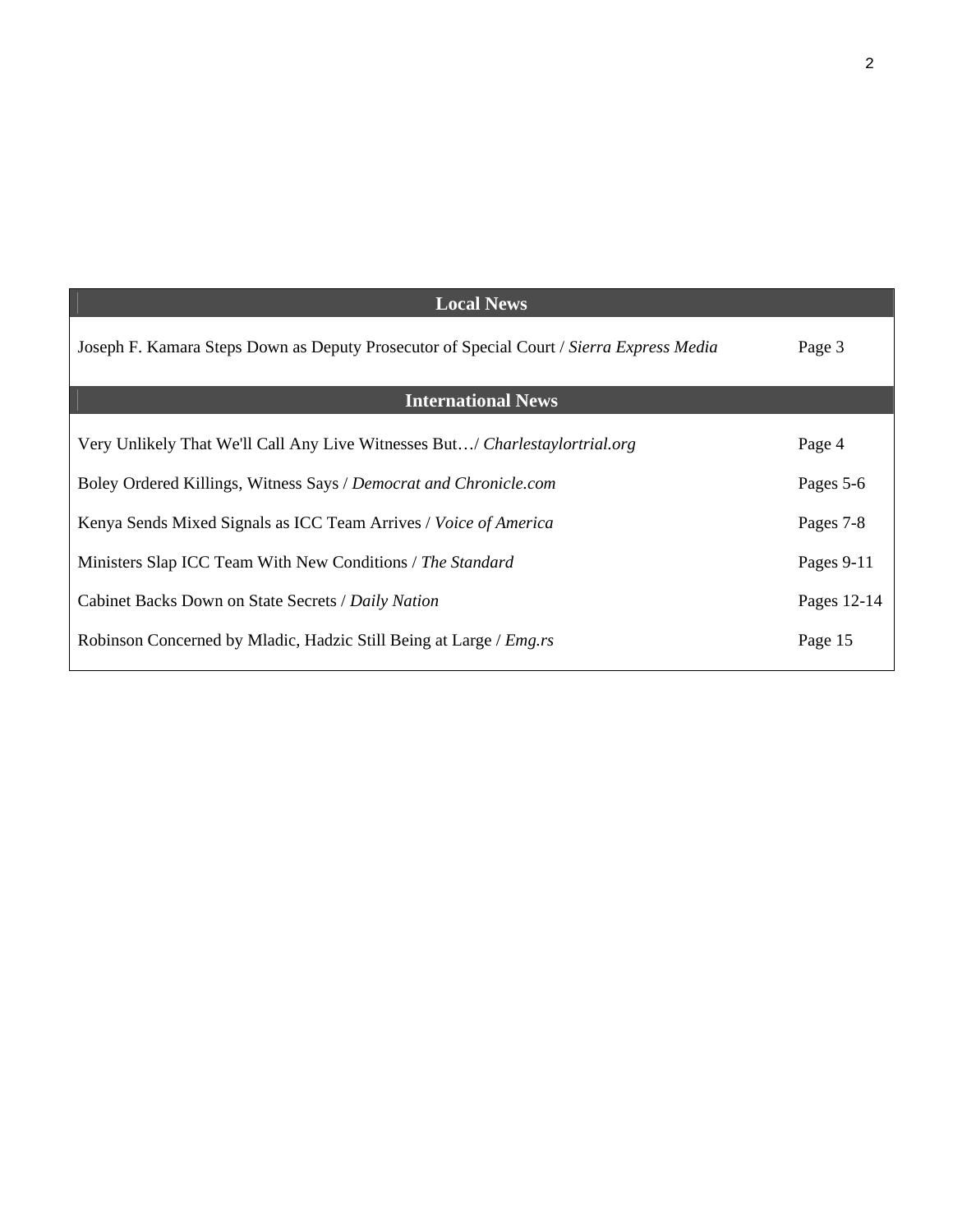# Sierra Express Media Tuesday, 28 September 2010

# **Joseph F. Kamara Steps Down as Deputy Prosecutor of Special Court**

# **Author:** SEM Contributor

[Prosecutor Brenda H](http://www.sierraexpressmedia.com/archives/14169)ollis today hailed outgoing Deputy Prosecutor Joseph F. Kamara

as a man of "the highest standards and integrity" who has provided exemplary service to the people of Sierra Leone during his tenure at the Special Court.

Mr. Kamara leaves the Court to take up his new post as head of Sierra Leone's Anti-Corruption Commission. His nomination was announced in July by H.E. President Ernest Bai Koroma, and was approved by Parliament earlier this month.

"Since his arrival at the Office of the Prosecutor, he has served the people of Sierra Leone in the Court's quest to bring justice for the horrific crimes committed against innocent men, women

and children," Ms. Hollis said. "He is leaving the Office of the Prosecutor to continue to serve the people of Sierra Leone in his new capacity."

Prosecutor Hollis said Mr. Kamara would be missed.

"The Office of the Prosecutor's loss is the people of Sierra Leone's gain," she said. "Throughout his tenure in the Office of the Prosecutor he has demonstrated the highest standards of professionalism and integrity, traits that will ensure his success as Commissioner of the Anti-Corruption Commission."

"Mr. Kamara's selection for this position is but one example of the Special Court's legacy of returning talented experts to the service of their country," she added.

Mr. Kamara joined the Court in January of 2004 and was appointed Deputy Prosecutor in August 2008, the first Sierra Leonean to occupy the post. He also served as Acting Prosecutor.

*by Special Court for Sierra Leone*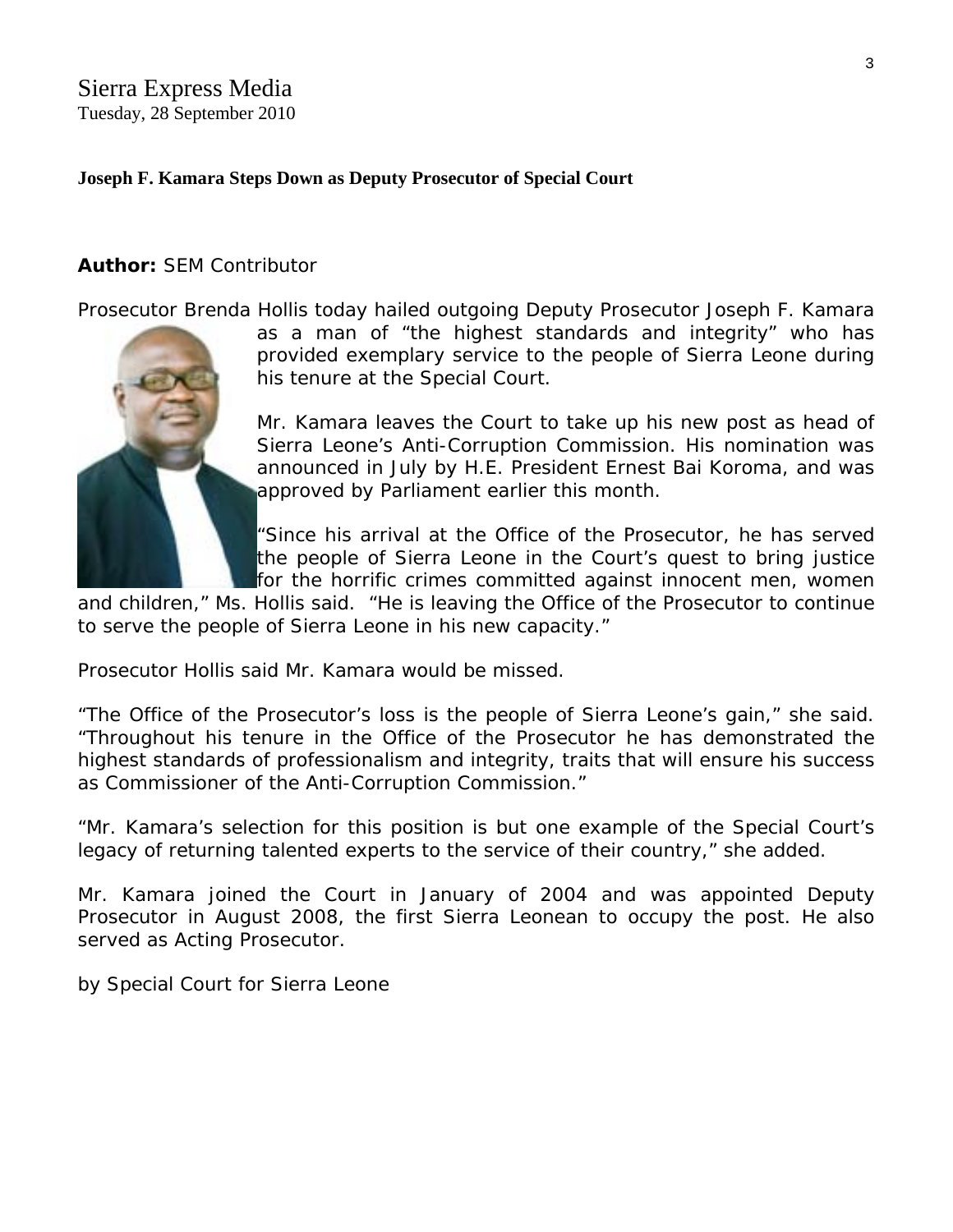# Charlestaylortrial.org (The Hague)

Tuesday, 28 September 2010

# **Liberia: "Very Unlikely That We'll Call Any Live Witnesses But We Can't Rule It Out," Defense Lawyers Say at Status Conference**

Alpha Sesay

At a status conference held on Monday, September 27, 2010, defense lawyers for Charles Taylor told the Special Court for Sierra Leone judges in The Hague that in their estimation, they will not rule out the possibility of calling any live witnesses, even though they have been clear that they do not have any such live witnesses in waiting. Whether to call new live witnesses or not will depend on the ruling of the judges on outstanding motions that they have already filed, defense lawyers said.

Stating the position of the defense team, defense counsel Terry Munyard informed the judges that "the defense position is as it was on previous occasions."

"It is very unlikely in our estimation if we'll call any live witnesses, but we can't rule it out until we have the court's decisions on our outstanding motions. But it is very unlikely," Mr. Munyard said.

He added, "I am not suggesting that we have anybody [witnesses] in the pipeline."

Mr. Munyard also asked that prosecutors be made to disclose details of all payments they have previously made to potential defense witnesses with whom prosecutors had prior contact.

Such disclosures relate solely to "potential defense witnesses, who were treated as potential prosecution witnesses before they became defense witnesses," Mr. Munyard said.

In her submission, Chief Prosecutor Brenda Hollis said that while her team was willing to make the necessary disclosures as earlier ordered by the judges, she was not sure of the specific names of potential defense witnesses that defense lawyers were talking about because the defense had earlier filed a list of over 250 witnesses as potential defense witnesses, most of whom she said had only been identified by pseudonyms.

Mr. Munyard clarified that they already had the names of the specific witnesses for whom disclosures were required.

Ms. Hollis further asked the judges to set a definite date for the closure of the defense case, saying that the defense did not have a right to an open-ended date for the closure of their case.

"We do ask your honors to set an end date for the close of the defense case. They do not have a right to an openended date," Ms. Hollis said.

After a brief recess, the judges ordered, as requested by defense lawyers, the new date for a status conference will be set at October 22, 2010, rather than October 12 as earlier planned. Presiding judge of the chamber Justice Julia Sebutinde also told defense lawyers that on the October 22 status conference, the judges expect that defense lawyers will be very clear about the closure of the defense case.

"[On October 22], we intend to hear submissions from the parties and a final statement on closure. We really do not hope to hear the kind of statement you [defense] have been making...we really expect a final closure," the presiding judge said.

Justice Sebutinde also added that on October 22, the judges expect to "hear submissions on time limits for filing briefs for final arguments and other incidental matters."

Court will resume on Friday, October 22, 2010 at 10:00AM.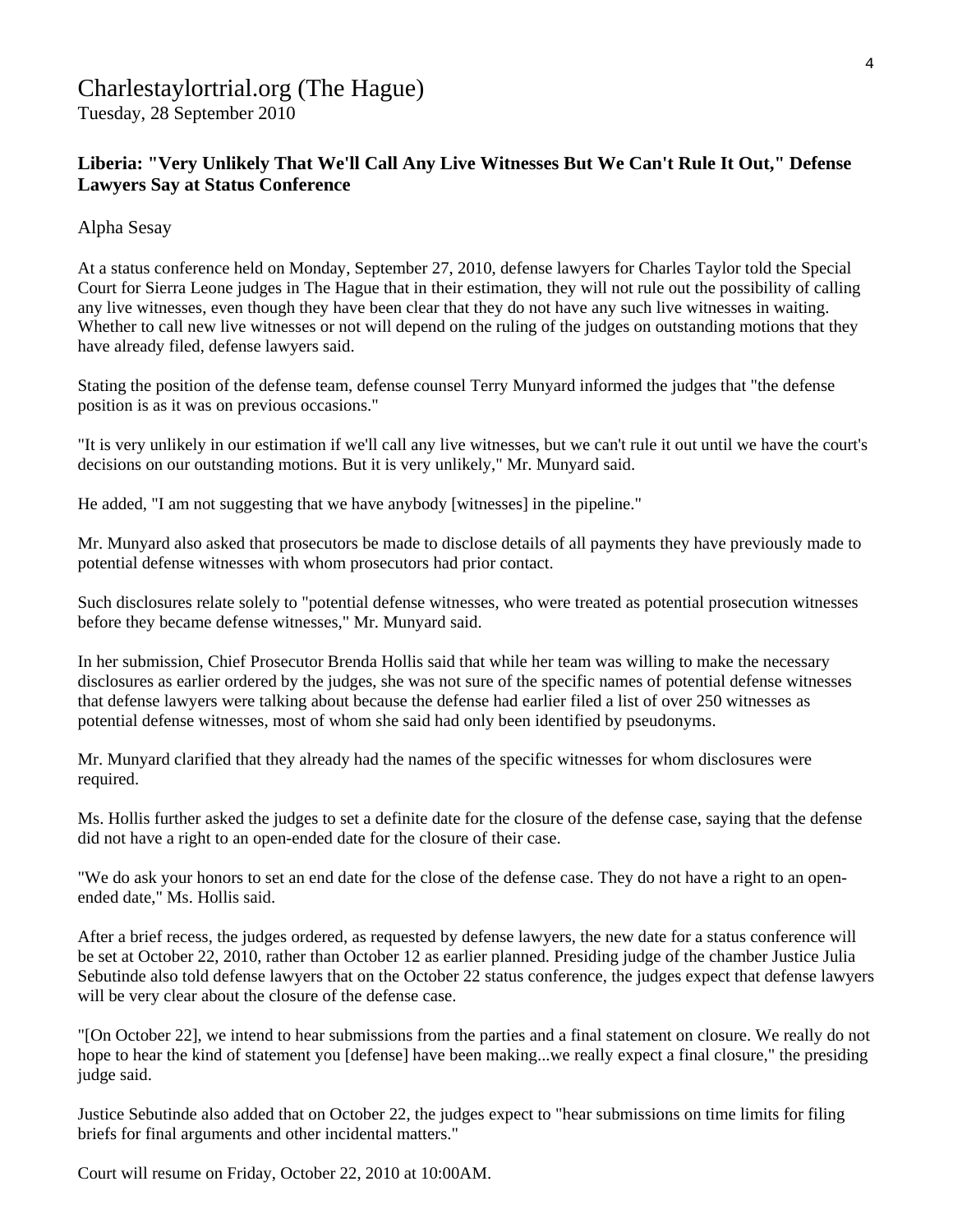# Democrat and Chronicle.com

Wednesday, 29 September 2010 http://www.democratandchronicle.com

# **Boley ordered killings, witness says**

Gary Craig, Staff writer

Clarkson resident George Boley, a man who headed a warring political faction in his homeland of Liberia, planned a 1996 assault that ended with a failed attempt on the life of Charles Taylor, according to testimony Tuesday in Boley's deportation trial.

Taylor would go on to be president of Liberia and is now facing a war crimes trial in The Hague.

Federal immigration officials are seeking to deport Boley, 60, who has lived in recent decades with his family in Clarkson. However, in the 1990s, Boley traveled to and from Liberia, heading a faction during the country's civil war known as the Liberia Peace Council, or the LPC.

Immigration officials maintain that Boley and the LPC committed atrocities and human rights violations during the civil war. One of the charges against Boley alleges that he was responsible for six killings in an Oct. 31, 1996, raid on Liberia's executive mansion, where both he and Taylor had offices.

Taylor's factions had battled with the LPC earlier during the civil war, before both he and Boley secured positions in the government.

In testimony via videoconference from Liberia on Tuesday, Blamo Tuan said that he was one of the leaders in the attack on the mansion. He took his orders from Boley, he said.

He and others smuggled weapons into Boley's office in the executive mansion, then on Oct. 31 he and 10 men went and used the weapons in an unsuccessful attempt to kill Taylor, Tuan said.

Taylor allies were killed in the firefight, but Taylor successfully hid in his office bathroom, Tuan said.

Tuan also alleged that he saw Boley personally execute four men by shooting each one at point-blank range. Boley also gave orders to destroy a village, a rout in which women and children were slain, Tuan testified.

Tuan said he served as a bodyguard to Boley, even helping him as recently as 2009 when Boley returned to Liberia to testify before the country's Truth and Reconciliation Commission, or TRC. The TRC was created to try to unearth the truth behind the 200,000-plus deaths that occurred during the 14-year civil war.

Boley's attorney, Matthew Kolken, challenged Tuan's credibility, especially after Tuan testified that his mother was slain by LPC fighters in 1996. Why, Kolken challenged, would Tuan stay loyal to Boley after his mother's death?

During cross-examination, Tuan also admitted that he had killed children. Tuan also acknowledged that his nickname during the civil war was "General Butt Naked." However, there is a better-known Liberian who used that name during the war who admitted later to thousands of killings, including women and children.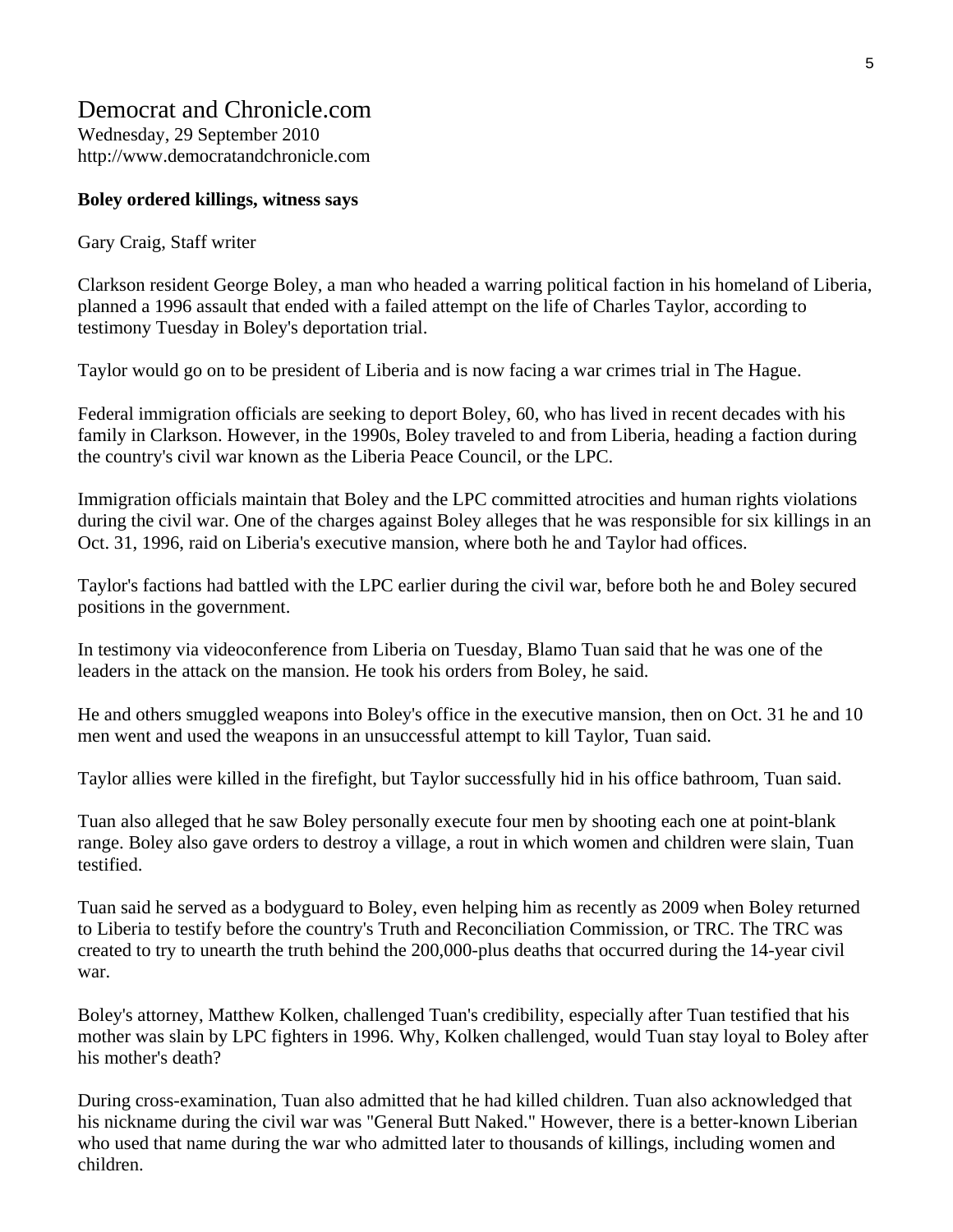Both men occasionally went into war naked, hence, the nickname.

Tuesday's hearing at the federal detention facility in Batavia was plagued with technological problems with the videoconferencing from Liberia.

As testimony dragged on Tuesday, with long pauses to restore the video link, immigration Judge John Reid asked federal immigration attorney Denise Hochul, "How many witnesses do you have from Liberia, Ms. Hochul?"

"More than this one," she said.

The government's witness list, in fact, included 31 possible witnesses from Liberia, raising questions about how long the government may need for its case. The trial is expected to break after this week and resume in January.

Reid suggested Tuesday that government officials consider releasing Boley with an electronic monitor. Boley has been detained since January. With immigration court, federal officials, not the judge, would determine whether Boley could be released pending an outcome of the case.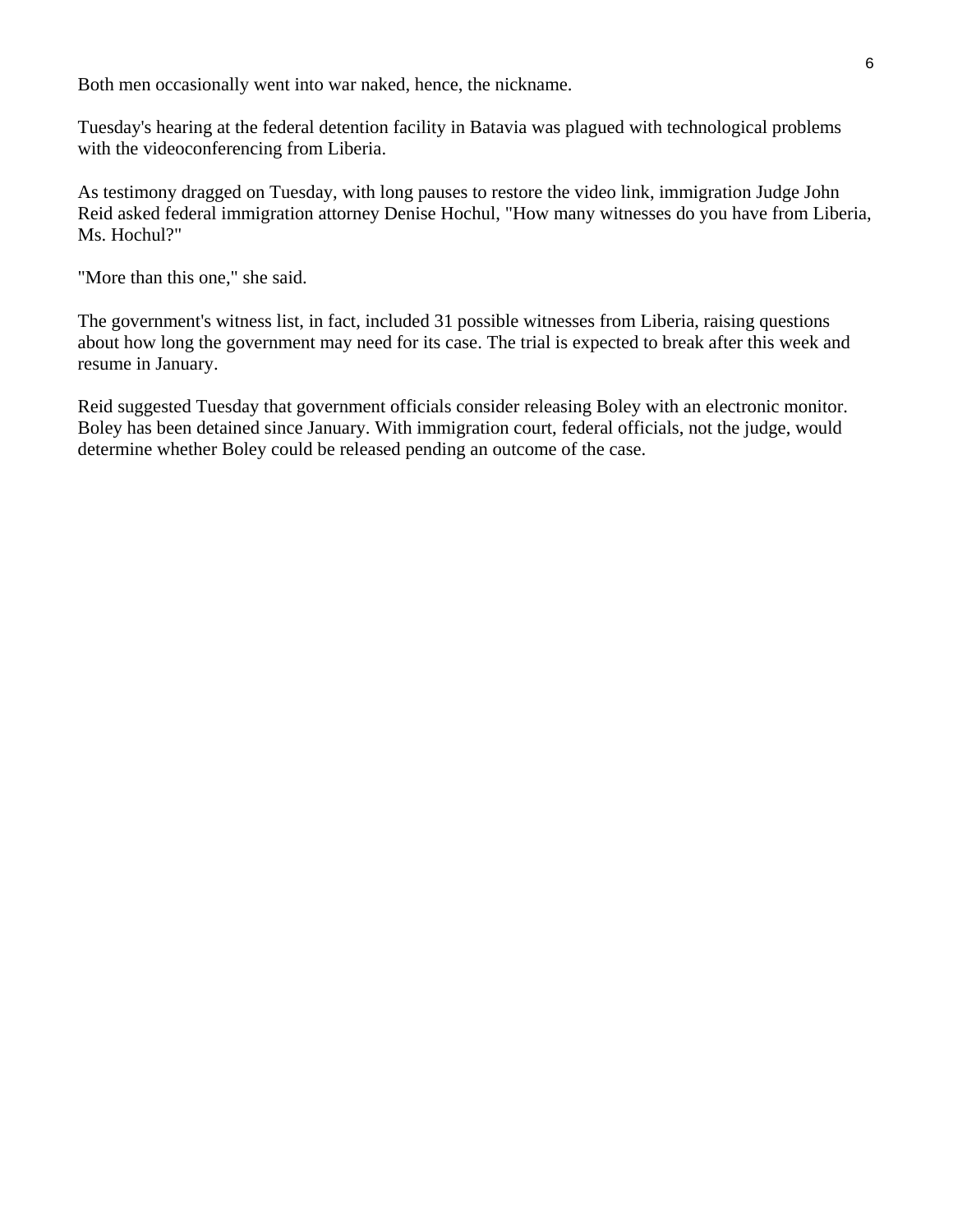# **Kenya Sends Mixed Signals as ICC Team Arrives**

Michael Onyiego

Investigators from the International Criminal Court, or ICC, have arrived in Kenya to investigate suspected crimes against humanity committed during the 2007 postelection crisis. The Kenyan government has promised full cooperation. But recent comments by the Justice Minister have put the country's commitment to justice in doubt.

A team representing Prosecutor Luis Moreno-Ocampo of the International Criminal Court is in Kenya gathering evidence against the alleged masterminds of the chaos that swept across Kenya in late 2007 and early 2008.

The Kenyan government has promised full cooperation. But recent statements made by Justice Minister Mutula Kilonzo have many analysts concerned about the country's position.

Speaking to Kenya's *Daily Nation* newspaper, Kilonzo said the judiciary under Kenya's new constitution would allow suspects to be tried locally, adding that he preferred local trials over proceedings by the International Criminal Court.

The minister's remarks have provoked a public outcry, with many Kenyans accusing him of trying to disrupt probes into the violence. A statement issued by Moreno-Ocampo reaffirmed the court's commitment to the investigation.

On Monday, Kilonzo attempted to clarify his remarks, saying that those not tried in The Hague would be tried locally.

"You must understand I supported the ICC because cabinet refused to set up a local tribunal. My position has not changed. The prosecutor of the ICC cannot investigate murder, rape, arson, displacement, destruction of property and so on, so long as they are pegged to Kenya's penal code," said Kilonzo "He can only do so under the Rome Statue. We do not know whether the ICC will admit a Kenyan case."

An estimated 1,300 people were killed as a result of the ethnic violence that erupted after election rivals President Mwai Kibaki and Prime Minister Raila Odinga accused one another of fraud in the December 2007 presidential vote. The accusations set off two months of violence and forced some 300,000 people to flee their homes. More than two years later, many of those who were displaced during the aftermath of the elections have yet to be resettled.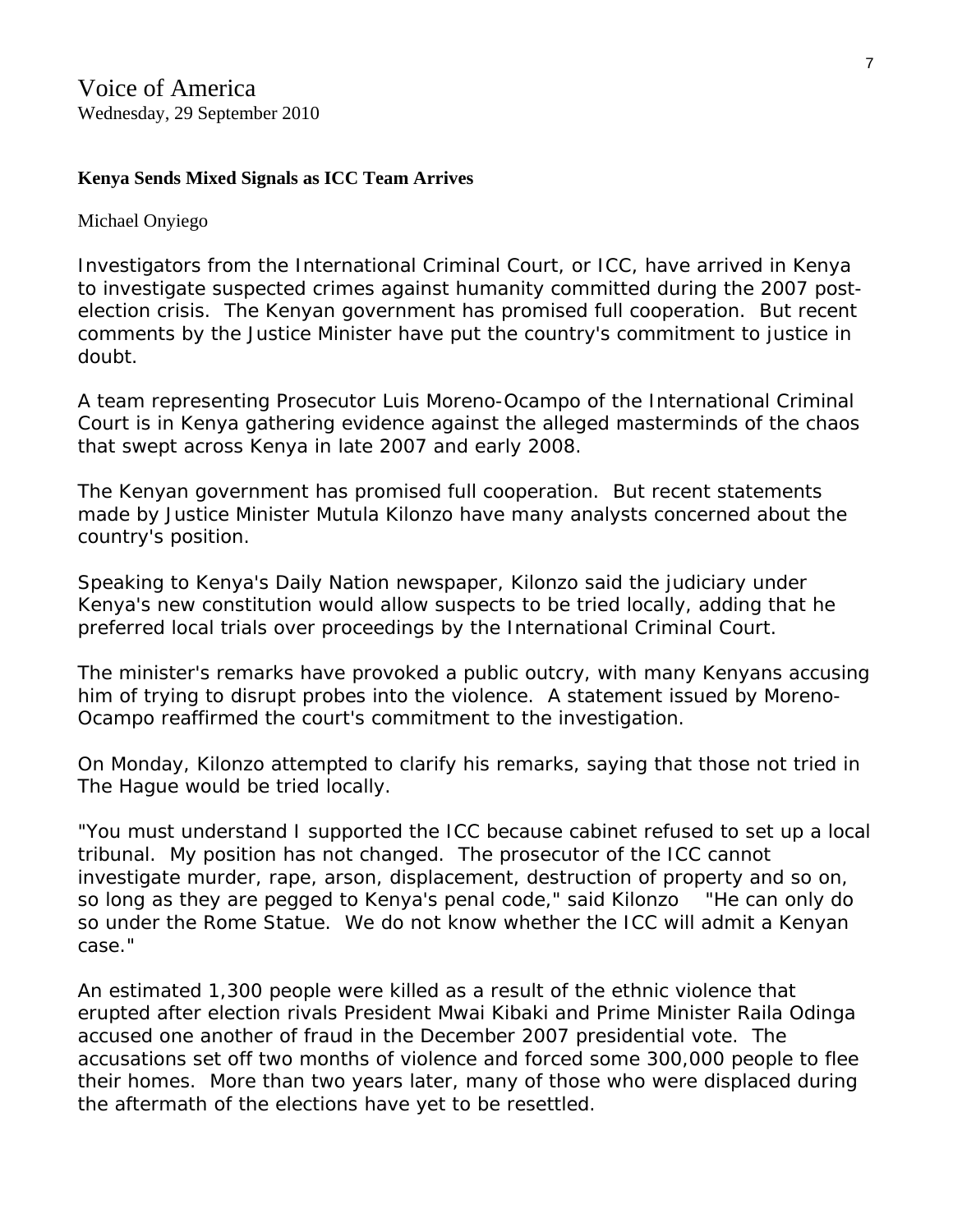

#### **AFP**

*International Criminal Court (ICC) prosecutor Luis Moreno-Ocampo (File)* 

Moreno-Ocampo expects to charge as many as six people in two separate cases when he presents his case to The Hague at the end of the year. Although the prosecutor has not revealed his list of suspects, many people in Kenya expect prominent politicians and business leaders to be named in the case. The president and prime minister have promised to fully

support the ICC. But there are fears that the suspects might be shielded from prosecution by powerful allies.

In a May visit to Kenya, Moreno-Ocampo dismissed such concerns, promising justice for the victims of the violence.

"I believe that charges by the ICC will end in court. I have no doubt. I saw in my country President Videla who had a lot of power when he took office and one day we prosecuted him in court. I saw General Pinochet who was arrested when he was in London," said Ocampo. "I saw President Milosevic who was arrested in his own country. I saw Charles Taylor arrested and in The Hague. We are living in a new world in which power is not allowing you to commit massive crimes."

Moreno-Ocampo's pursuit of those responsible for the election chaos has earned him folk-hero status in Kenya. A recent public opinion survey by shows that more than half of the country prefers trials in The Hague to local tribunals, despite reforms being implemented under Kenya's new constitution.

Moreno-Ocampo's face can also be seen on buses in Nairobi, often alongside former U.N. Secretary General Kofi Annan, who helped end the violence in 2008.

But not everyone is happy with the ICC's involvement in Kenya.

A businessman from Mombasa, Joseph Gathungu, has filed a suit to stop the court's operations in Kenya. In a case brought to the Mombasa High Court, Gathungu argues that the investigation into the violence was illegal under Kenya's new constitution and that it violated the sovereignty of the east African nation.

Kenya's new constitution went into effect on August 27. Although some of the documents provisions have been implemented immediately, the laws will not be fully enforced until after national elections slated for 2012. In 2008, Kenya's parliament passed the International Crimes Act, which incorporated the Rome Statute and the ICC into Kenyan law. The prosecutor's team is expected to remain in Kenya until Wednesday. Moreno-Ocampo has promised to issue his first arrest warrants by December.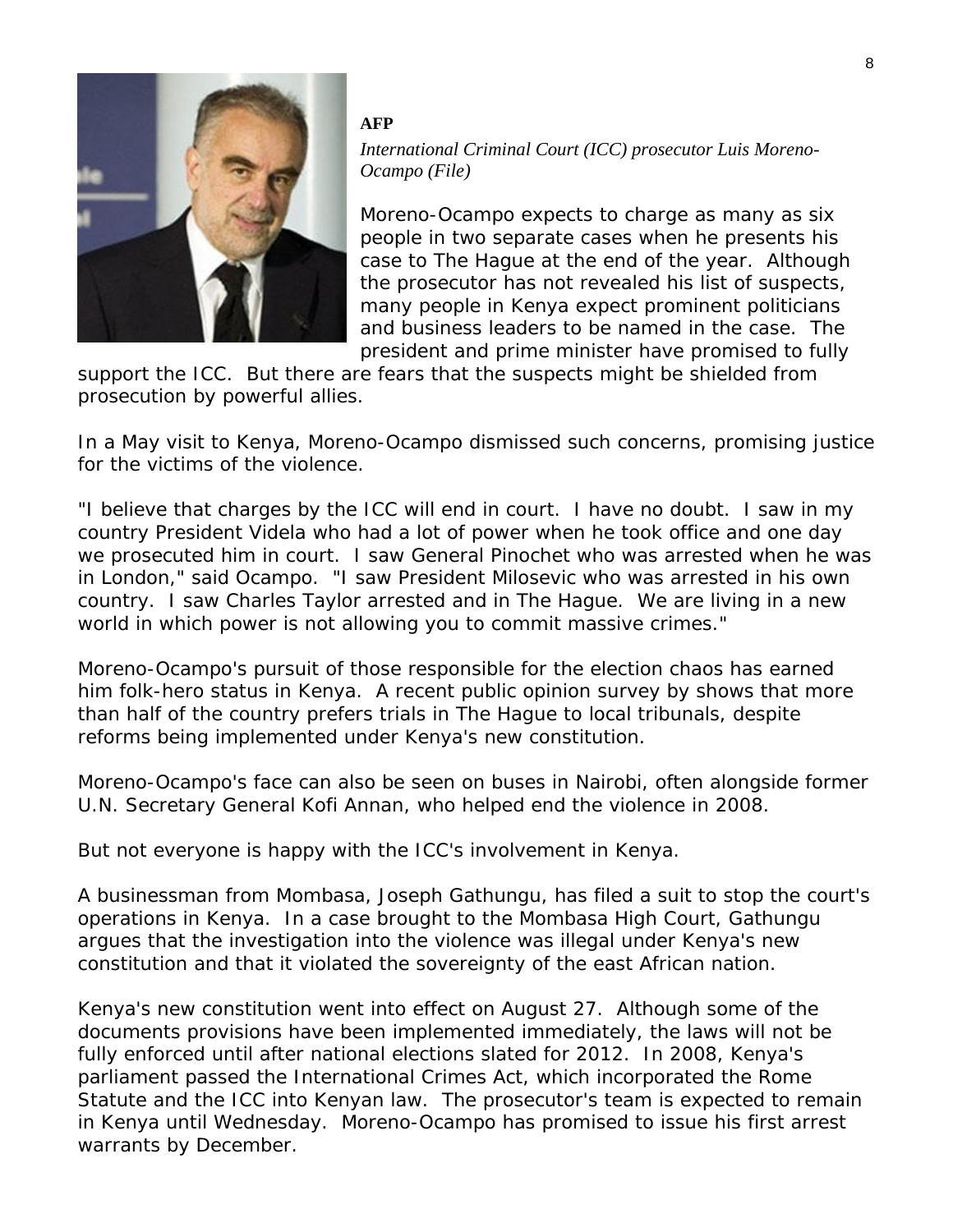# The Standard (Kenya)

Wednesday, 29 September 2010

### **Ministers slap ICC team with new conditions**

#### By Cyrus Ombati and Vitalis Kimutai

International Criminal Court (ICC) investigators can only interview provincial security team leaders in the presence of a judge or the Registrar of the High Court.

This is the latest in a series of conditions spelt out by the Government that are likely to frustrate ICC investigations into the post-election killings of 2007-2008.

Citing legal technicalities in the International Crimes Act, 2008 the Government says the ICC detectives cannot interrogate top security leaders who were in charge before, during and after the 2007-2008 post-poll chaos until the conditions are met.



**Cabinet ministers Moses Wetang'ula (left) and George Saitoti when they met International Criminal Court Registrar Silvana Arbia at Harambee House, Nairobi, on September 3. On Tuesday, the Office of the President directed senior police officers not to meet ICC detectives probing post-poll mayhem citing legal hurdles. [PHOTO: Moses Omusula/STANDARD]**

Sources told The Standard last evening the Office of the President barred targeted Provincial Police Officers (PPOs) and Provincial Commissioners (PCs) from meeting the ICC officials, until a judge or Registrar of the High Court is appointed to take their evidence.

The Office of the President (OP) invoked sections 77 and 78 of the International Crimes Act, 2008, which demands that evidence to be given to the ICC officials be taken before a Judge of the High Court.

The ICC officials who were ready to meet the PPOs on Monday were shocked, when the deputy head of police reforms at police headquarters, Mr King'ori Mwangi showed up with apologies, citing the sections of the Act.

The latest manoeuvres by Government emerged as Parliament demanded full disclosure of the Government's agreements and commitments with the ICC.

The demand follows claims that key officials in government, led by ministers and the Attorney General Amos Wako have refused to release crucial information on the deployment of police forces in Nairobi, Rift Valley, Nyanza and Western provinces during the violence and the immediate period afterwards to the international court.

A team of ICC investigators arrived in the country on Monday from The Hague, ready to meet PCs and PPO's who were in charge at the time of the killings in Rift Valley, Nyanza, Western, Central, Nairobi and Coast provinces.

Strangely enough, two members of the ICC delegation met the Cabinet sub-committee handling the case on Tuesday, where the Government promised full cooperation.

#### **big names**

In Parliament, Garsen MP Danson Mungatana who chairs the Reform Caucus of the House, sought various answers from the Justice minister Mutula Kilonzo, who has lately been a centre of controversy over statements on Kenya's dealings with ICC, which is expected to indict of two big names and four others over the violence late this year.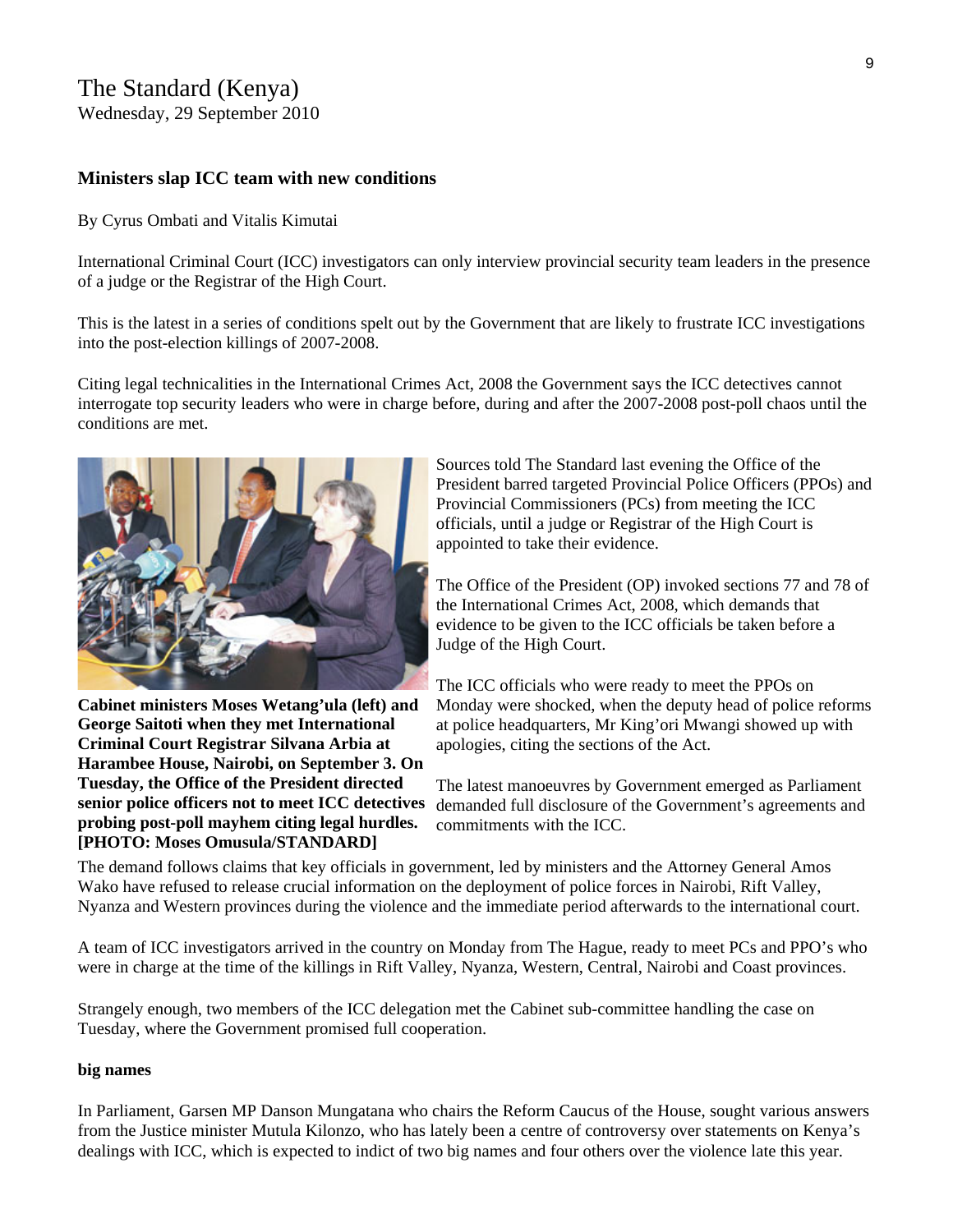"Did the Government commit fully to cooperate with ICC over post-election violence," asked the MP referring to a cooperation and immunities agreement signed several weeks ago between the court and Kenyan officials.

Mungatana asked the minister to "table the agreement signed with the ICC", and urged Mutula to explain if the "Government has afforded ICC all documents and information requested."

The MP also urged the Justice minister to disclose if the "Government has failed to give information on minutes of security operation during and after the violence."

Deputy Speaker Farah Maalim who was in the chair, asked Mutula to provide this information next Tuesday.

Kingori is said to have informed the ICC officials that those it sought were ready to give evidence once the procedure is followed.

This means the Chief Justice has to urgently appoint a judge or the Registrar of the High Court to hear the evidence given by the targeted Government officials.

Section 77 of the Act applies if the ICC requests, under paragraph 8, articles 19, 56 and 64 or paragraph 1 (b) of article 93 of the Rome Statute, that evidence be taken in Kenya; or documents or other articles in Kenya be produced.

The Attorney General should give authority for the request to proceed if it relates to an investigation by the Prosecutor or to any proceedings before the ICC, and there are reasonable grounds for believing that the evidence can be taken, or the documents and other articles can be produced in Kenya.

Section 78 says a judge of the High Court shall take the statement of each witness in writing on the oath or affirmation of that witness.

It adds that the judge who takes evidence shall certify the same and ensure send it to the AG.

And using this section OP, is understood to have written to police headquarters and told the Commissioner of Police to advise the PPOs not to talk to the ICC officials until the Judge is present.

It was then that King'ori was dispatched to meet the ICC officials to explain the "technicality" hence delaying the slated meetings.

Yesterday, sources said there were a series of meetings held at various levels to discuss the issue.

### **classified minutes**

King'ori and Police Commissioner Mathew Iteere are said to have left one such meeting to get a briefing by the OP.

ICC officials were ready for weeklong interviews with the PPOs and PCs from Monday, during which they also demanded copies of classified minutes of security meetings before and during the period of post-election violence.

It also emerged that the ICC has invited lawyers to apply to represent the victims during the planned hearings. The court has set minimum qualifications for the applicants.

The application forms, which the lawyers are filling, are being sent to the Registry of the ICC of Victims and Counsel.

Specifically, the court is encouraging female candidates (lawyers) from Kenya to apply, as well as those practicing in countries in which a situation has been brought before the ICC.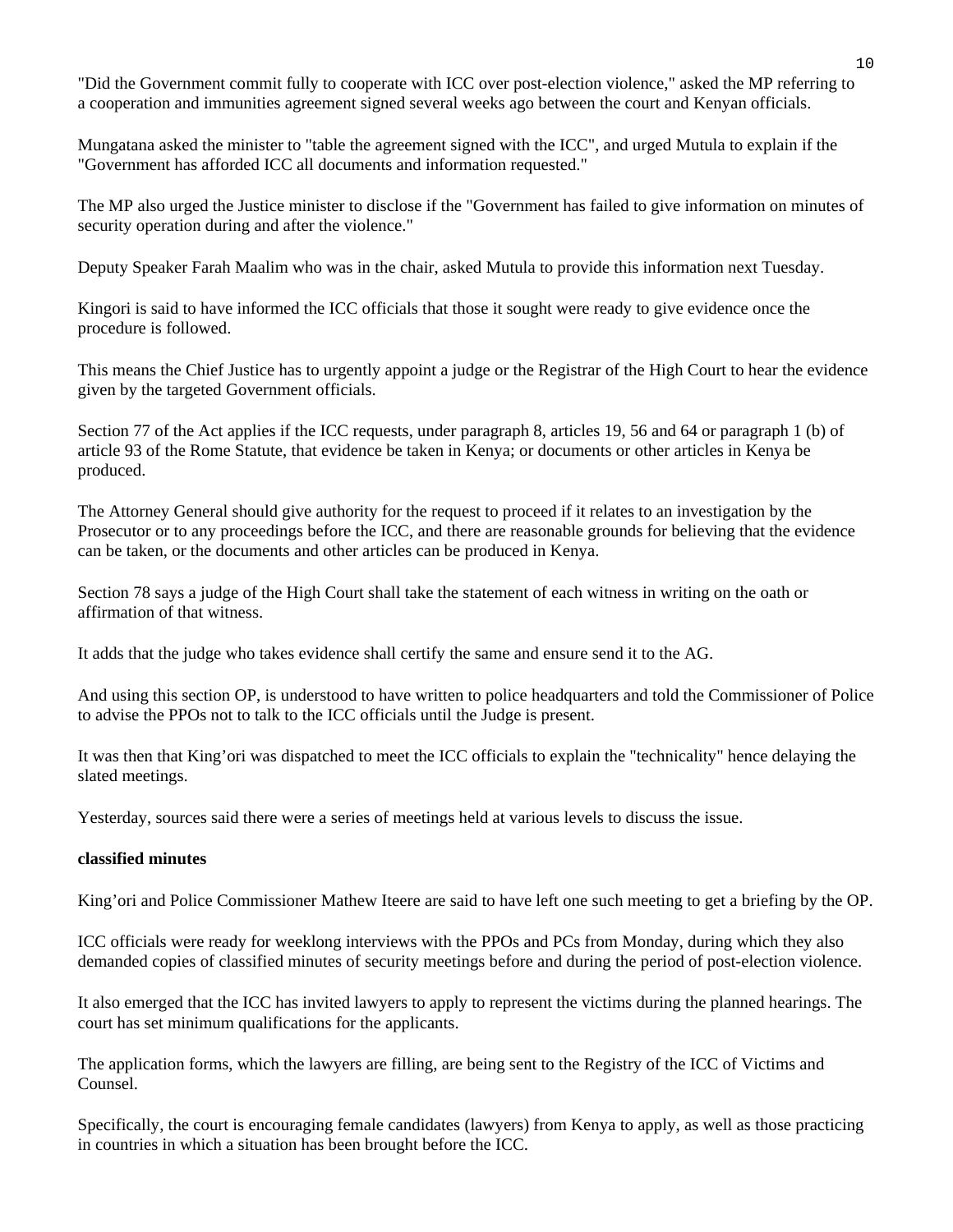"To qualify for admission a candidate must have practiced for over 10 years, and have established competence in international or criminal law and procedure," the ICC states in a Code of Professional Conduct for Counsel document in the possession of The Standard.

It further states that applicants should not have been convicted of a serious criminal or disciplinary offence considered to be incompatible with the nature of the office of counsel before the court.

"According to Rule 91 (10 of the rules of Procedure and Evidence, victims are free to choose a legal representative who must have a 10 years relevant experience as a criminal lawyer, judge or prosecutor," the ICC states.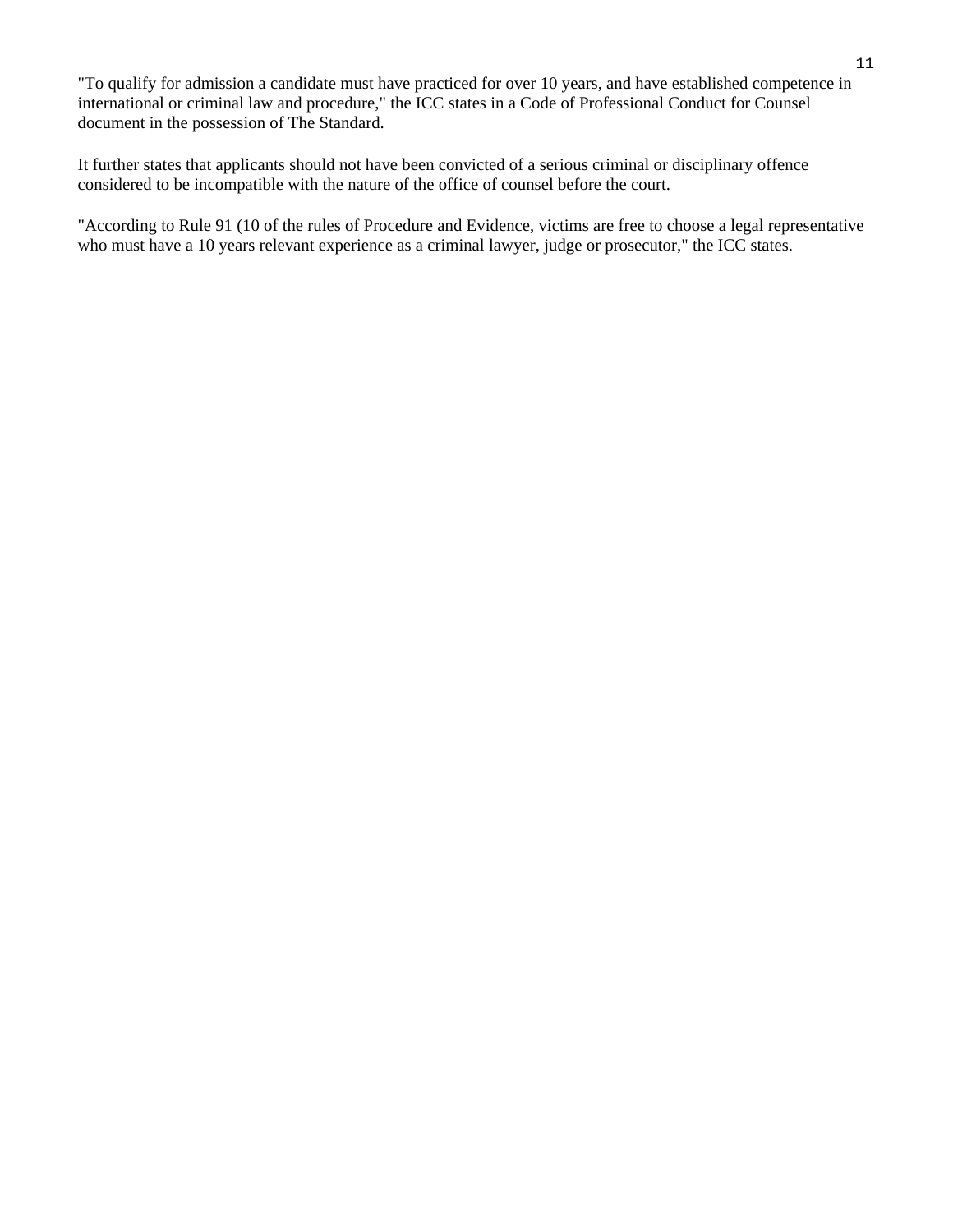# Daily Nation (Kenya) Tuesday, 28 September 2010

### **Hague: Cabinet backs down on state secrets**



*Stephen Mudiari | NATION Internal Security minister George Saitoti (right) with ministers James Orengo, Otieno Kajwang' and Amason Kingi, who are members of the cabinet committee, moments after addressing a past media briefing. The committee agreed on Tuesday to allow the International Criminal Court access to sensitive government documents in its investigations.* 

By Bernard Namunane [bnamunane@ke.nationmedia.com](mailto:bnamunane@ke.nationmedia.com) 

A Cabinet committee on Tuesday dropped its opposition to allowing the International Criminal Court access to sensitive government documents in its investigations, according to *Daily Nation* sources.

The decision was reached during a three-hour meeting of the committee, which was formed to deal with the ICC.

The world court is investigating the killings and other crimes committed during the lawlessness following the last election.

The meeting was also attended by a team from the ICC, which expressed concern at the high level revelations of its communications with government officials regarding the investigations, the sources, who attended the meeting, said.

The committee, chaired by Internal Security minister George Saitoti, however was categorical that it would vet all documents requested by the ICC team before handing them over.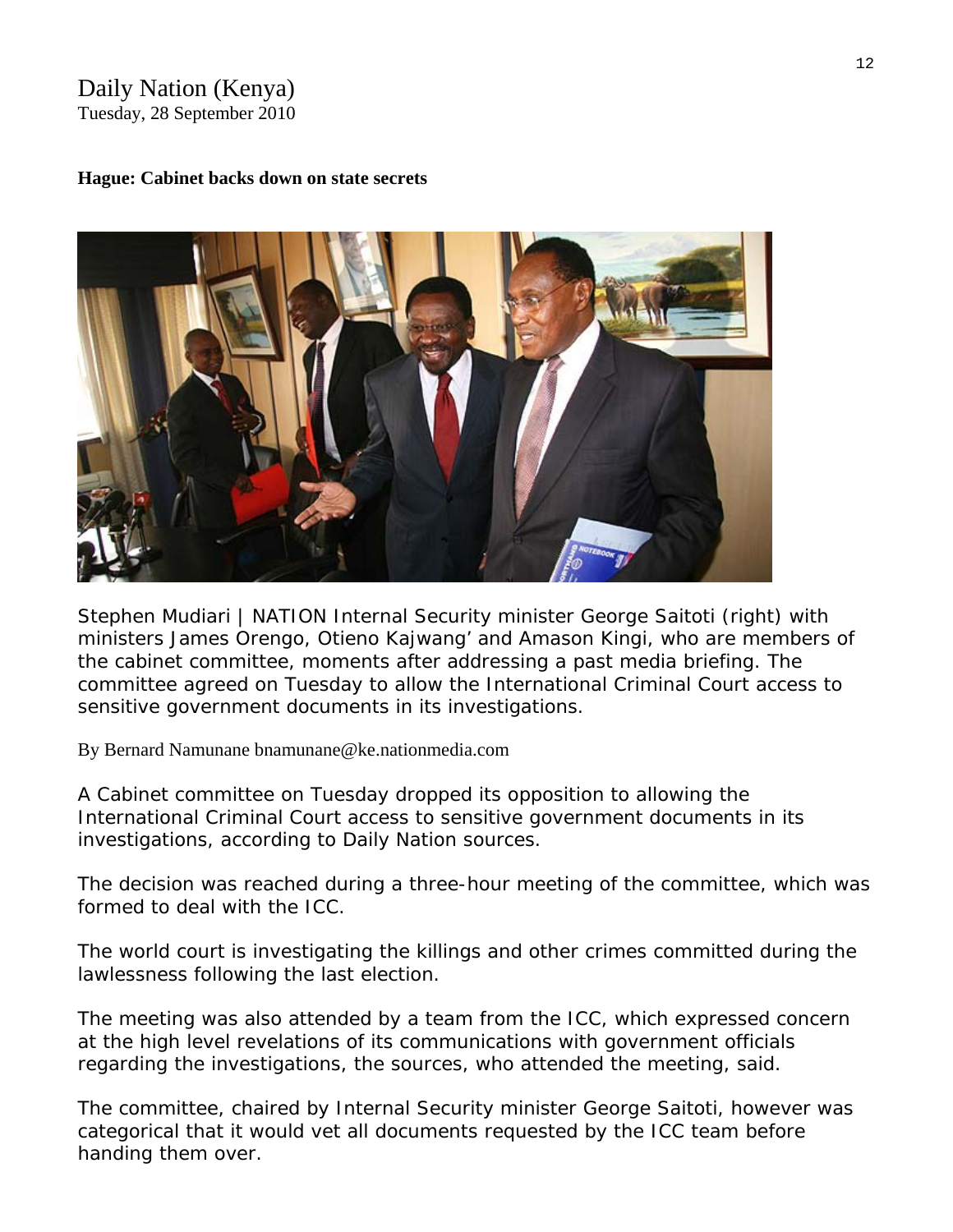The committee agreed to ask Attorney General Amos Wako and the Kenya Police to hand over the requested information to the committee for them to choose the documents to hand over to the investigators, according to the sources, who asked not to be named because of the confidentiality of the meeting.

# **Level of cooperation**

The meeting at Harambee House was called to discuss the level of cooperation the government was giving to the ICC and came amid revelations of a series of letters that The Hague had written asking for more information.

The information is related to the meetings reported by the Waki Commission and believed to have led to the killings in Naivasha and Kiambaa church in Eldoret.

"The government agreed to fully cooperate with the ICC and will give them access to the documents they want.

"However, the (Cabinet) committee will decide which documents to hand over," said a source at the meeting.

The two sides of the Grand Coalition Government, it has emerged, were divided over the level of cooperation with the Orange Democratic Movement (ODM) demanding full access to all information requested by The Hague.

The Party of National Unity (PNU), however, was hesitant to submit reports of high level security meetings that were held at the height of investigations on grounds that they were State secrets.

Sources at the meeting said the ODM team, comprising Cabinet ministers James Orengo, Otieno Kajwang' and Amason Kingi, pushed for the full cooperation.

They also reminded their colleagues of the recent agreement they signed with the ICC allowing it to establish offices in Nairobi to expedite its work.

PNU ministers Saitoti and Moses Wetang'ula, however, argued that even though the government had agreed to cooperate with the ICC, it was in the interest of Kenya to safeguard confidential State secrets such as high-level security meetings, according to the source.

Justice, National Cohesion and Constitutional Affairs minister Mutula Kilonzo reportedly argued that since the government had agreed to work with the ICC, it was obliged to provide information.

He was also reported by the sources to have added that it should not be taken that giving access to the minutes of such meetings would amount to the government incriminating itself.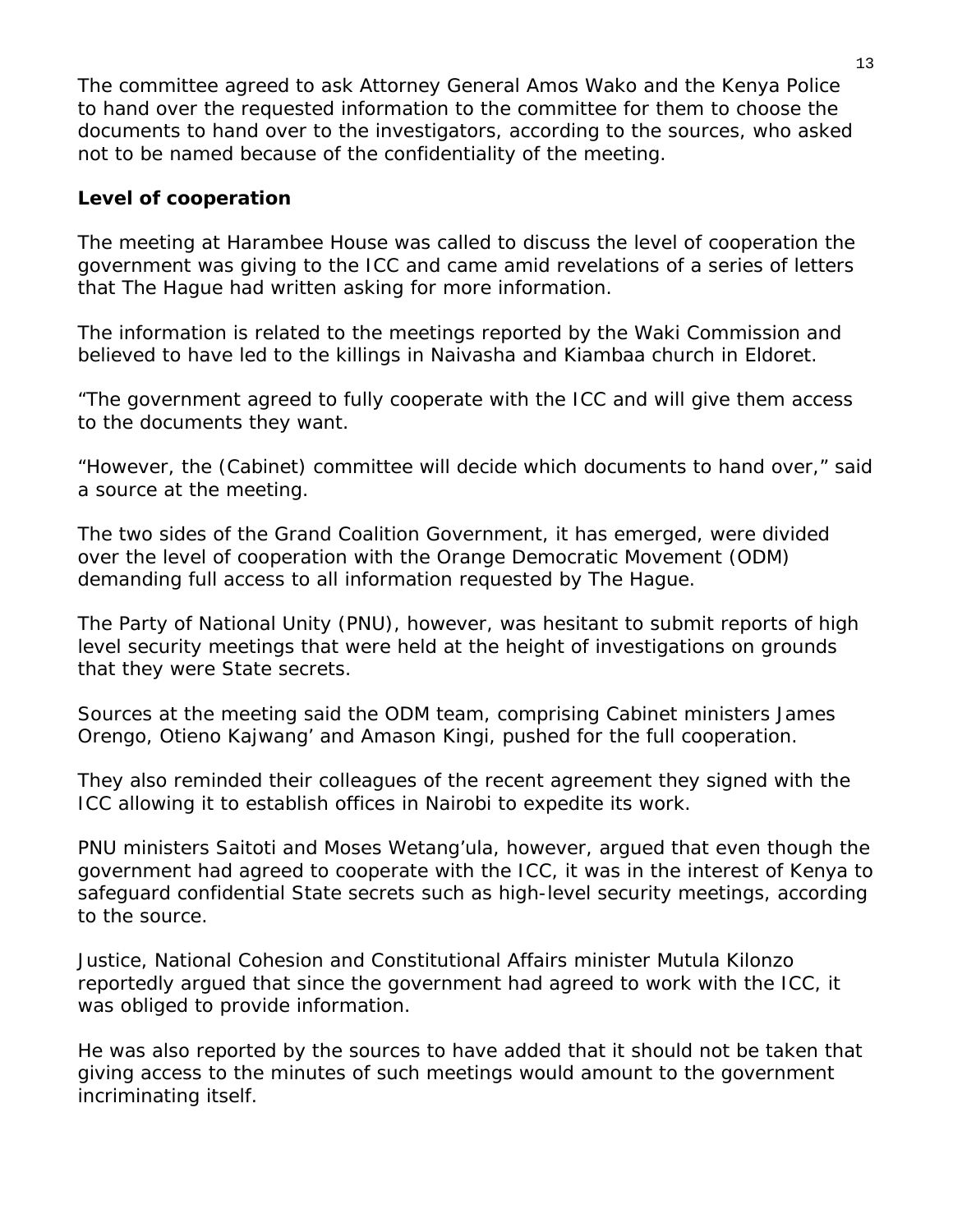# **Security meetings**

The ICC has written two letters to the government seeking access to minutes of the security meetings and another session that was said to have been held at State House immediately after the outbreak of the violence.

Sources said ICC was not happy with the revelations about their activities and plans of travel by government officials.

They fear that should the trend persist, it could expose their investigators, who have a tradition of carrying out their work with the utmost secrecy.

The ICC team is in the country to prepare the way for investigators who will take statements from some key witnesses in the two post-election violence hotspots.

They were also to inquire about the pattern of violence in those areas and meet the administrators in areas which are set to be visited by the prosecutor Luis Moreno-Ocampo.